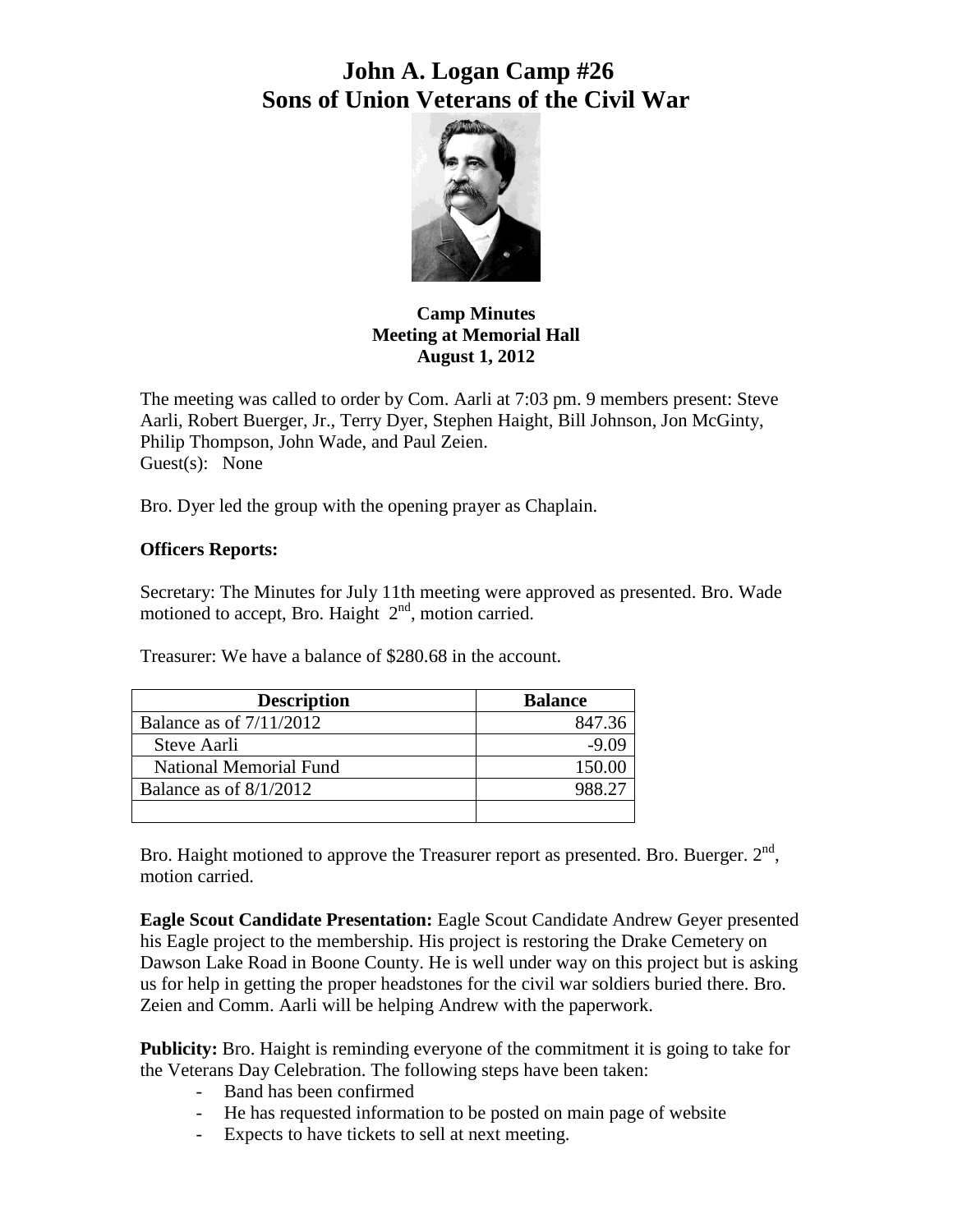### **John A. Logan Camp #26 Sons of Union Veterans of the Civil War**

**Communications:** Comm. Aarli read aloud the General Order #22 and General Order #23 from the National Website CinC Palmer. They can be found there.

**Old Business:** PDC Dyer gave invoice to Greenwood Cemetery Director, check has been written then Greenwood will get the check to the Flagstore.

*Technology:* Bro. Zeien informed the membership that he is watching server space.

Comm. Aarli suggested having a joint picnic with the Dutton Camp on Sept  $16<sup>th</sup>$  at 1:00 pm. Location to be determined.

PDC Dyer made presentation on the progress of the Stephenson Memorial. The group has been working hard to get progress made. The goal is the National Convention in 2016.

PDC Dyer will be giving an adult education lecture on August  $15<sup>th</sup>$  from 11-1pm details can be obtained from him.

PDC Dyer will be giving an adult education lecture September details can be obtained from him as they become available.

PDC Dyer suggested that we were invited and should participate in the Winnebago County Veterans Association Dinner upcoming at Cliffbreakers. It is slated for Nov. 2<sup>nd</sup>. This would be a good recruiting event.

*Recognition*. No Report.

*Graves registration*. No Report.

*Education*. No Report.

*Investment of Members*. 2 Possible members waiting on applications for Mike Miller and John Bowers.

*Monument Project*. Plans were made for the Lena Cannon project for 8/25 and 8/26 at 9 am.

*Last Soldier project.* No Report.

*Recruiting*. No Report.

*State Encampment*. No Report.

*National Encampment*. No Report.

**New Business:**